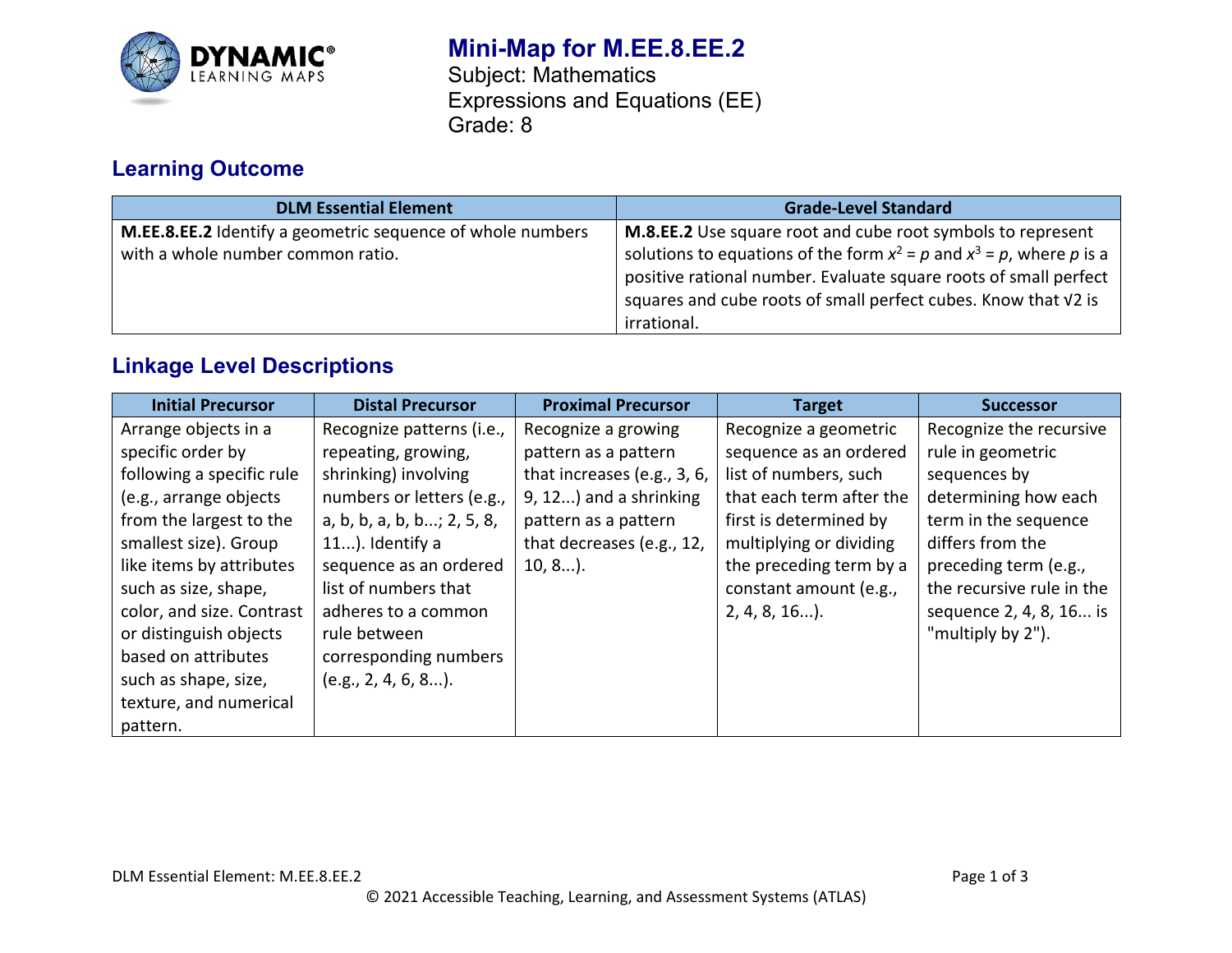## **Initial Precursor and Distal Precursor Linkage Level Relationships to the Target**

In order to recognize geometric patterns, students begin by learning to notice what is new. The educator draws the students' attention to new objects or stimuli, labels them (e.g., "this set has all red objects; this set has all blue," "these fidgets are big; these fidgets are small") and the student observes, feels, or otherwise interacts with them. Educators encourage students to begin placing like objects together, drawing attention to the characteristics that make an item the same or different.

#### *How is the Initial Precursor related to the Target? How is the Distal Precursor related to the Target?*

As students develop their awareness of attributes and putting like objects together, educators will draw the students' attention to patterns and sequences in numbers and letters (symbolic patterns) and allow the student to observe, feel, or otherwise interact with the patterns and sequences.

## **Instructional Resources**

| <b>Released Testlets</b>                                    |  |  |
|-------------------------------------------------------------|--|--|
| See the Guide to Practice Activities and Released Testlets. |  |  |
| <b>Using Untested (UN) Nodes</b>                            |  |  |
| See the document Using Mini-Maps to Plan Instruction.       |  |  |